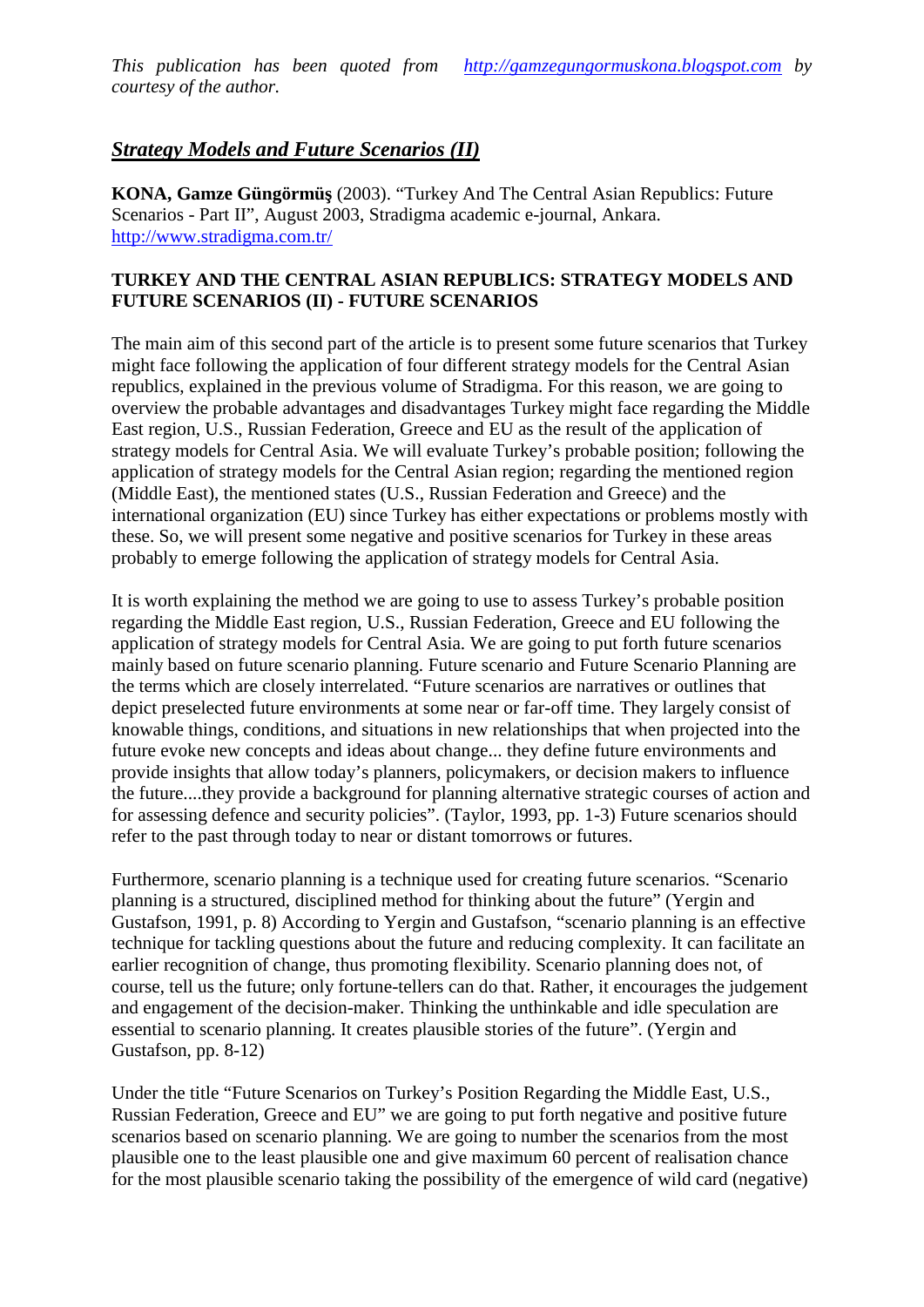scenarios into consideration.

However, the number of the negative scenarios may cause exity in the minds of readers. The readers may think that it is not practical for the writer of this thesis to develop strategy models for the Central Asian region if the lihood of the emergence of the number of negative scenarios is rather highother words, if Turkey would rather take more risks than advantages. However, it should be kept in mind that probable negative developments to be included in negative scenarios which Turkey may face are not fairly easy to emerge since the states intended develop contrapolicies against Turkey's initiatives in Central Asia would certainly face Turkey,s counter attempts through political and economic support of the U.S. or some regional and European powers which are in search of political or economic advantages in Central Asian region and which believe that they would gain these advantages through cooperating with Turkey more easily.

We hope that future scenarios will draw the panorama in which Turkey may probably find itself in the future following the polication of strategy models for Central Asia.

I: Future Scenario I: Future Scenarios on Turkey, a Position Regarding the Middle East Region As the Result of Strategy Models Developed for Central Asia

a. Future Scenarios on Turkey, a Position Regarding Middle East Region As the Result of Strategy Model I Developed for Central Asia

Positive Scenarios:

Scenario I: Turkey Covered by the U.S. Security Umbrella in the Middle East:

Along with the realisation of Strategy Model I, Turkey, importance for U.S. might upgrade. While Turkey has been an important country for U.S. Middle East politics since the Cold War period, following the TurkisAmerican cooperation in the Central Asian region Turkey might become an inevitable country for the U.S. both fits Middle Eastern and Central Asian politics. So, the U.S. would do its utmost in order to guarantee Turkey, s security in both regions believing that anything that would endanger Turkey will certainly be resulted with its own losses there.

Scenario II Turkey- Economically and Politically Equal to Israel in the Middle East:

In addition to Turkish-American historical solidarity in the Middle East, Turkish cooperation in Central Asia might intensify the relations between these two countries. This might present Turkey some economic and political advantages in the Middle East region too. Turkey, which would become faithful ally of the U.S. in Central Asia, might reach the position in which the U.S. will give equal importance and value both to lared Turkey in the Middle East region. This will help Turkey be economically and politically stronger in this region.

Scenario III: Less Activist Syrialran and Iraq:

Turkish-U.S. close relations in Central Asia might also be a preventing factore Middle East countries with which Turkey has some deeptedproblems Turkey, to be supported economically and politically by the U.S., might be more advantageous against the Middle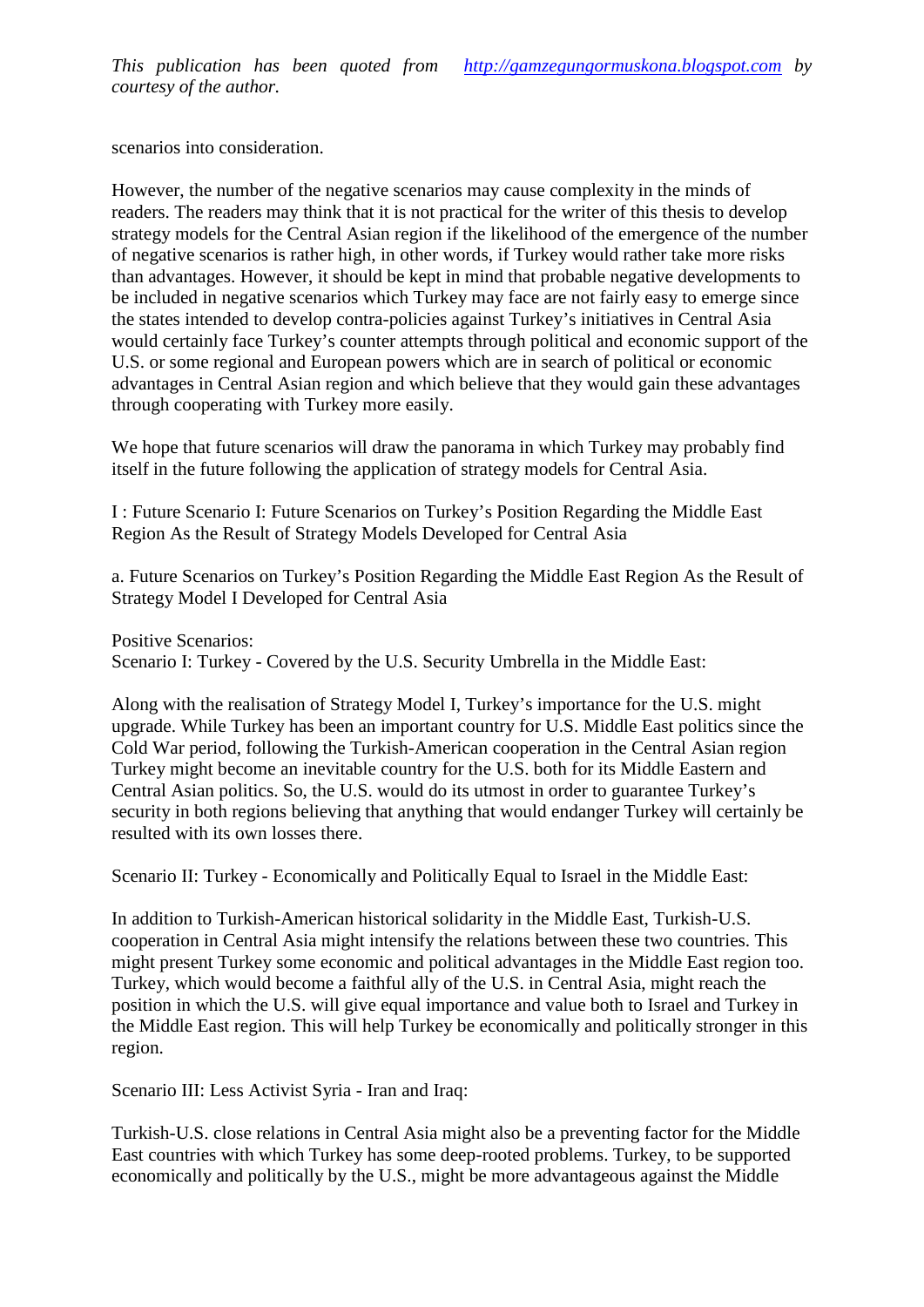East countries such as Syria drach which support PKK and Islamic redamentalism.

Scenario IV: Turkey Economically and Politically More Powerful in International Platforms:

Turkey might also benefit from the U.S. support in international arena since the U.S. is the most powerful in international politics. Turkey might present her economic and political problems in international economic and political institutions through the U.S. easily and gain support. Since Turkey has to deal with many political problems with the Middle East countries in question very often, this mighelp Turkey become more powerful in international politics in regard to the Middle East region.

Negative Scenarios:

Scenario I: Russialran Strategic Partnership in the Middle East:

As the result of Turkish-American cooperation in the Central Asian in the sprobable that Iran might turn its face to Russian Federation and try to balance its isolated position with her since she was excluded from the mentioned cooperation this strategic partnership, both Russian Federation and Iran might also common policies which might endanger the status quo of the Middle East and also Turkey, s position in this region.

Scenario II: Armenian Russian- Iran Strategic Partnership in the Caucasus Region:

Iran might also blockade the transit route of Key passing through the Caucasus region through developing ArmeniaRussian-Iran strategic partnership in the Caucasus region.

Scenario III: More Powerful Hezbollah and More Effective Kurdish Insurgency:

Iran, excluded from the cooperation process, might base its support to Hezbollah and Kurdish insurgency which would result in internal political instability and increase in domestic budget deficit of Turkey.

Scenario IV: Less Cooperative Israel:

Israel might develop two behaviour patterns: She meght present unwillingness towards improving relations with Turkey and concentrate on developing relations with Syria which would openly mean that Turkey may lose her one of the most important allies in the Middle East region and not maintain its former wer in the region or Israel might intensify its relations with Turkey available in the Middle East region to take part in cooperation strategy model I developed by Turkey for the Central Asian region.

b. Future Scenarios on Turkey, a Position Regardined Middle East As the Result of Strategy Model II Developed for Central Asia

Positive Scenarios:

Scenario I: Turkey Israel Regional Leadership in the Middle East:

As the result of the U.S. Lurkey and Israel cooperation Turkey, to be supported by  $t\mathbf{B}$ e U might hold the leadership in the Middle East with Israel. Although the Middle East states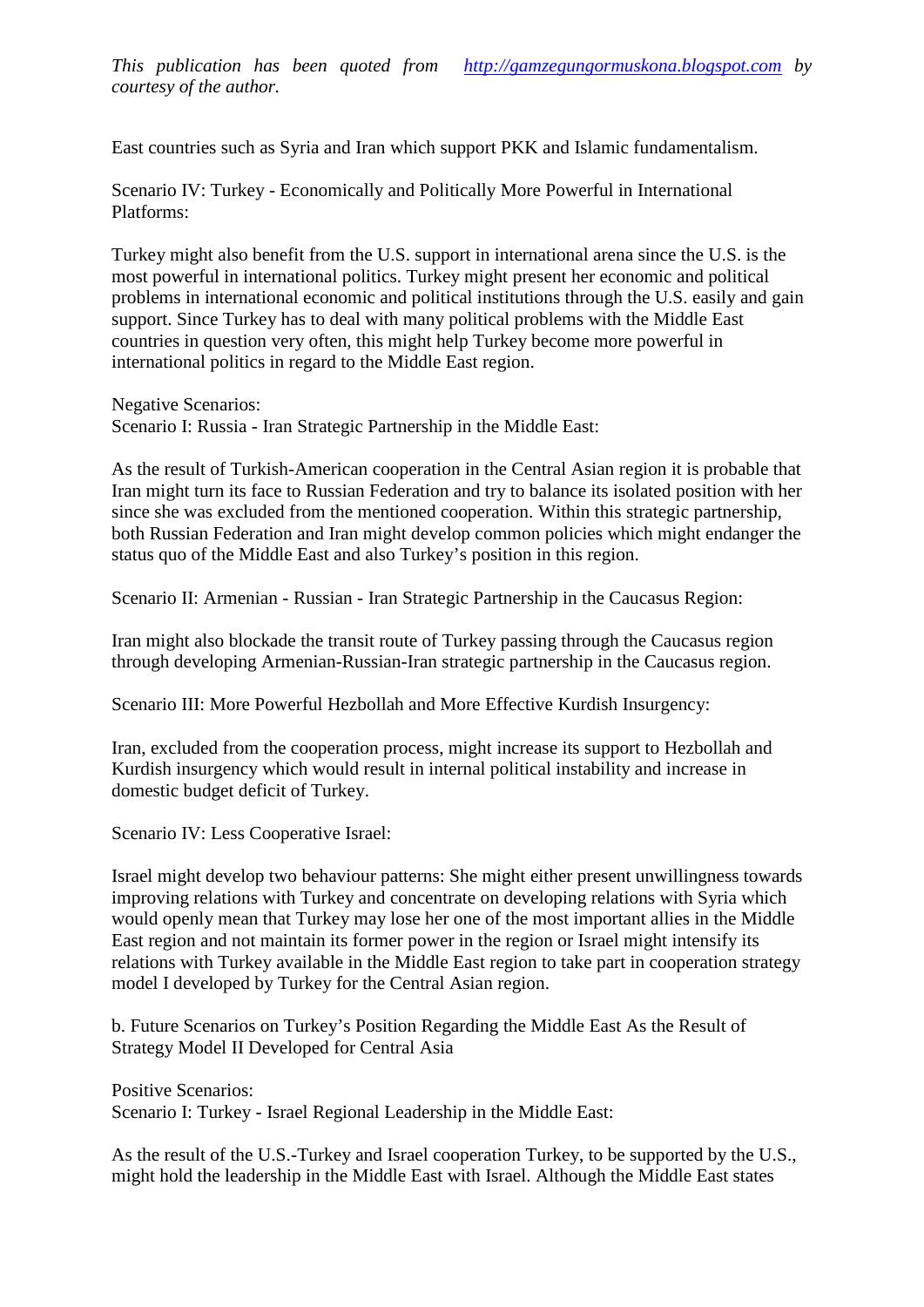would not accept the pioneering role of Turkey and Israel very willingly they would have to accept Turkey's leadership indirectly due to her influence in the reg

Scenario II: Turkey More Powerful Before the U.S.:

Turkey's initiative to cooperate with Israel in Central Asia might influence her position in the Middle East. The cooperation of these two democratic and Wexterntated Middle East countries might help Turkey be stronger before the Middle East countries who provoke the PKK terror and Islamic groups. Turkey might also benefit from Turkish close up since Israel has deeply rooted ties and has powerful lobby ib the

Scenario III: Israband the U.S. Less willing in regard to the establishment of a Kurdish State in Northern Iraq:

Turkey, through siding with the U.S. and Israel for the Central Asian region, might eliminate the possibility of the support to be given particularly by the tot the establishment fa Kurdish state in Northern Iraq since as seen in the past of Turking rican relations, the U.S. has never done anything that would give damage to Turkish national security interests as long as Turkey has served for the well https of the U.S. So, this mentioned support of the U.S. would directly reflect its influence on Israeli policies and Israel would refrain from realising any policy that would not be proper for the U.S. and Turkey in the Middle East region.

Negative Scenaris:

Scenario I: Less Supportive Middle East Arab States:

The Arab states in the Middle East might refuse to give assistance to Turkey when she is in need of, as seen in history, since Turkey, scooperation with Israel is very often regarded as a kind of anti-Muslim and antiArab initiative. However, depending on the lack of energy sources such as oil in Turkey it is highly possible that Turkey would need the assistance of oil-rich Arab states.

Scenario II: Russian FederatioMore Cooperative With Iran ithe Middle East:

Both Russian Federation and Iran might revatredic arthership in the Middle East against U.S. as experienced in the Cold War period. While Russia might be involved in this strategic partnership in order to draw the attention out the u.s. the Middle East region to isolate her from the Central Asian politics; Iran might plan that she might increase its influence in the Middle East and be the leader of the Middle East region through this partnership. This would mean that the statures in the Middle East might change and Turkey might face difficulties in this probable balance of power.

Scenario III: Iran- More Involved in PKK and Hezbollah Provocation:

Iran, isolated from this cooperation process, might reinforce its relation the *Russian* Federation, and in order to weaken Turkey she might use PKK and Hezbollah.

Scenario IV: RussiaArab States, Antilsrael Campaign: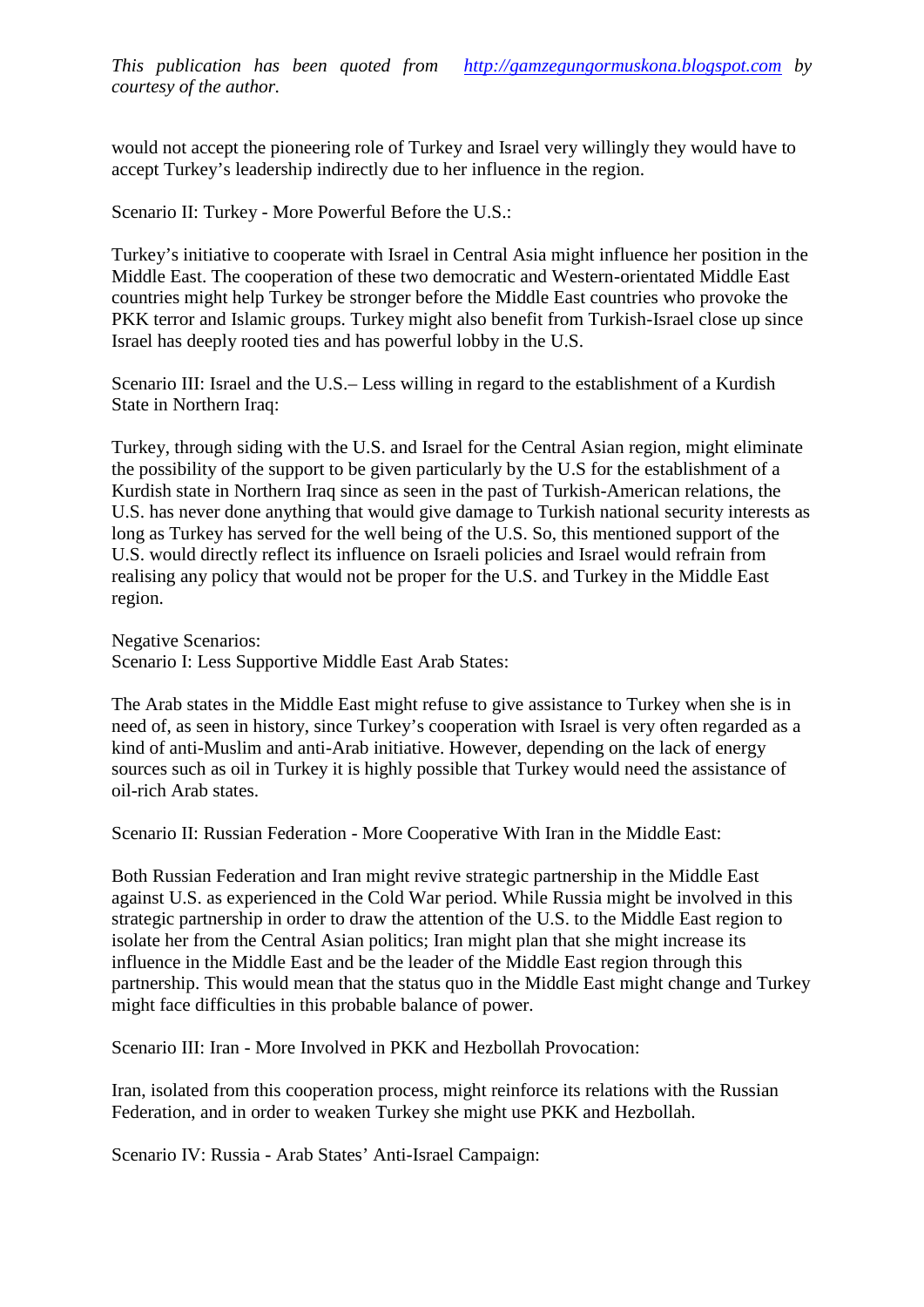This publication has been quoted fro[mhttp://gamzegungormuskona.blogspot.c](http://gamzegungormuskona.blogspot.com)om courtesy of the author.

Some states which are largely involved in Arab ali peace process in which they bear high political expectaions might begin developing antitrael campaigns. It is also possible that Russian Federation, in order to upgrade its existence in the Middle East region, might back politically andmilitarily these Arab states against Israel, which might resultadiaal change in the balance of power in the Middle East region, which will be rather disadvantageous for Turkey, s position in this region.

c. Future Scenarios on Turkey, position Regarding the Middle East As the Result of Strategy Model III Developed f Central Asia

Positive Scenarios:

Scenario I: More Cooperative Iran in the Middle East:

The U.S.-Turkey and Iran cooperation might lead Iran to behave toward Turkey more cautiously and to limit Iran,s hostile policies against Turkey. The support to Meazbollah and the PKK activities by Iran might either be decreased or eliminated.

Scenario II: Less Revolutionary Iran:

Iran who will prefer to cooperate with laic and secular Turkey might possibly give up her attempts to establish Iraniampe Islamic state in Turkey thinking that this kind of attempt would deteriorate her possible regional and international advantages to be offered by the U.S. and Turkey via this cooperation process. This might create quite positive development for the stability of Tukey, internal politics. Furthermore, the possibility for the radical Islamic groups in Turkey to present Iran, who set up cooperation with the milist U.S. and laic, secular Turkey as a kind of state model, may be eliminated directly.

Scenario III: Less Effective Russia in the Middle East:

Turkey through cooperating with Iran might eliminate the Iranian factor which causes a real threat in the Middle East region for her. In addition to this, Russia might be deprived of an important supporter such as in the Middle East and might not be able to realise her Middle East politics via Iran. This would refer that a possible Russian attempt to create a sphere of influence in the Middle East region might be rather difficult or removed indirectly.

Negative Scenarios:

Scenario I: RussiaSyria Cooperation in the Middle East:

In case of Iran, a involvement in the cooperation process for the Central Asian region, Russian Federation might improve relations with Syria in order to strengthen its policies Middle East. Russing yria cooperation in the Middle East region might lead Syria to gain power against Turkey and to increase its antitivish policies such as hosting PKK supporters.

Scenario II: Israel Syria Strategic Partnership in the Middle East:

Israel might regard Turkey, s cooperation with Iran in the Central Asian region as a kind of cooperation developed against her and might seek for the ways to intensify its relations with Syria, which might be rather disadvantageous for Turkey.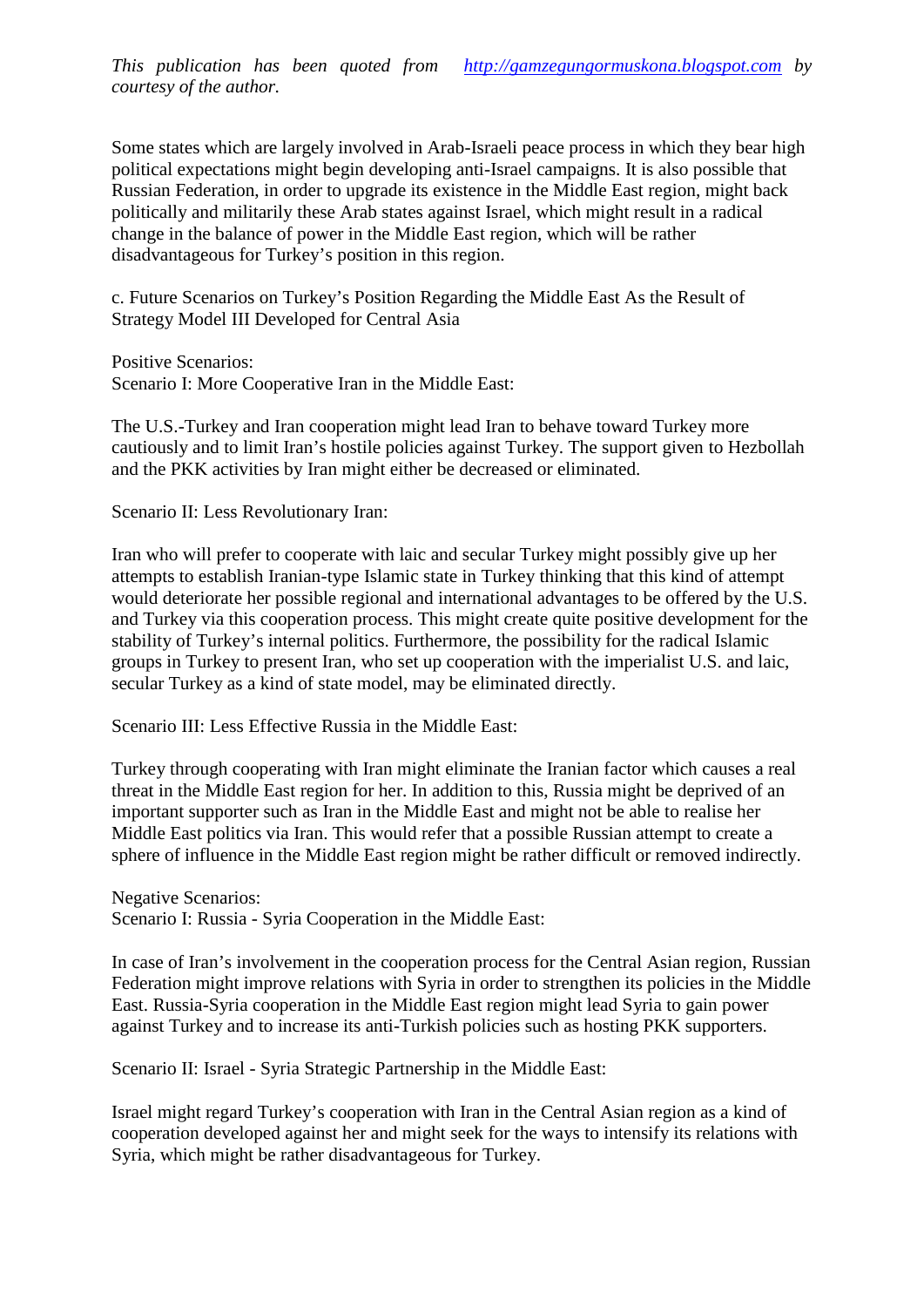Scenario II: Palestine Lebanon Cooperation Against Israel in the Middle East:

Palestine and Lebanon, witnessing isolation of Israel from cooperation for the Central Asian region, might develop antisrael behaviour patterns which might directly rejeriorate peace process and balance in the Middle East. The possible unsuccessfulness in peace process might provoke the states which give support to illegal activities in the region and they might not refrain from developing any terrorist attempts against Turkey.

d. Future Scenarios on Turkey, a Position Regarding the Middle East As the Result of Turkey Central Asian Republics Cooperation in Central Asia

Positive Scenarios:

Scenario I: Turkey Less Dependent on Middle East Oil:

Economic advantages related to oil and to be gained as the result of positive relations with the Central Asian republics might decrease the level of dependence of Turkey on oil and gas in the Middle East region. This might also help Turkey leave dual policy that she has adopted toward the Middel East countries until present. In other words, the policy of duality, based on intensifying relations with the Arab Middle East states whenever we are in need of oil or applying negative foreign policy against the same states when we do not need their economic or political back up, might be replaced by a more stable Middle East policy.

Scenario II: DemocratiSecularLaic Turkish State Model For AntDemocratie Authoritarian-Totalitarian Middle East State Structure:

On condition that the Central Asiatates accept and adopt Turkey's secular and democratic state structure and show interest in developing relations witwithen these limits in their region, in the long run, Turkey might change the **democratic state structure of the Middle** East states and might present a democratic state model for the autocratic and totalitarian countries in the region as she would realise in the Central Asian region. So, Central Asian region might represent a kind of positive political pattern for Turkey in ordaffect or change antidemocratic, authoritarian and totalitarian state structures of the Middle East countries.

The positive future scenarios indicated in four groups above are not unreachable for Turkey. The realisation of these plans largely depend on be atablished cooperation strategies that Turkey would develop for the Central Asian region.

II: Future Scenario II: Future Scenarios on Turkey, a Position Regarding the U.S. As the Result of Cooperation Strategy Models Developed for Central Asia

Depending on the military, economic, political importance that the U.S. represents for Turkey we might argue that U.S. urkey cooperation in the Central Asian region would be quite advantageous for Turkey. As the result of intensified relations with the **dd. Bud** Central Asian region, Turkey might face both some positive and negative scenarios. The possible positive advantages and possible negative developments Turkey might come across following the TurkishU.S. cooperation in the Central Asian region migintas follows.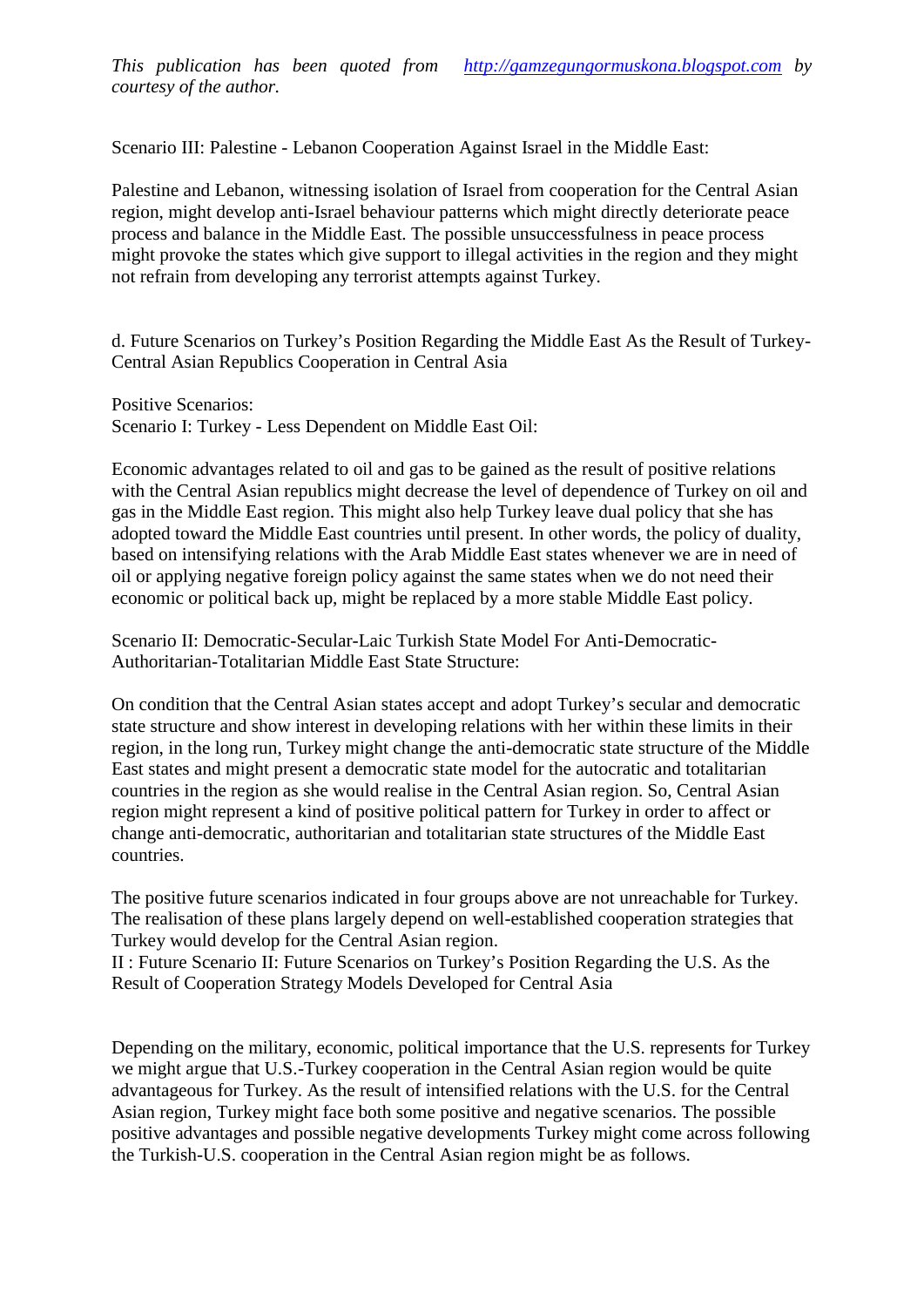This publication has been quoted fro[mhttp://gamzegungormuskona.blogspot.c](http://gamzegungormuskona.blogspot.com)om courtesy of the author.

Positive Scenarios:

Scenario I: U.S. Politically and Economically More Permissive Towards Turkey:

The relations to be intensified through the UTS arkey cooperation in Central Asia might be quite advantageous for Turkey's political and an altionic position. Besides the southern flank responsibility imposed on Turkey by the U.S. and the balancing mission shared by Israel in the Middle East, which are quite important for the U.S., Turkey, a new position which helps the U.S. be closer to the entral Asia might make the U.S. more Turkey addict and this might bring about U.S. political support for Turkey in international platforms. U.S. might also increase its financial assistance to Turkey in order to make her develop policies in Central Asianregion freelyinsteadof herself.

Scenario II: Turkey An Indispensable Ally of the U.S. in the Balkanididdle East and Central Asian Regions:

As mentioned before, the U.S. has arranged the policies related to Turkey according to her own benefits dung the Cold War period. In this context, the U.S. has opposed Turkey several times. Johnson letter sent following the 1546 & yprus Crisis and armeenbargoon Turkey after 1974 Cyprus Peace Operation were only two examples of the U.S. opposition. The resson of the U.S. opposition against Turkey was obvious. At that time the U.S. was able to compensate urkey, s position in the Middle East with Iran until the Iranian Islamic Revolution in 1979 and Israel during the Cold War period, in the Balkans with Ganedon the western block with other allies. In other words, according to the U.S., Turkey could be replaced by other several states which were able to realise the same responsibilities that Turkey was supposed to do. However, in this new herged politial system,  $\epsilon$ ...Turkey, s growing importance is much more powerfully defined by its centrality to regions of major instability and conflagration in which the long range policies of Turkey could undergo significantandunprecedented hange•. (Fuller, 1993).5) According to Jane Holl, the chairperson of the board of a think tank institution, named Carnegie Preventing Fatal Conflicts Commission, Turkey is in the list of potential states. The strategy of the U.S. is that: provide less risky future through stigthening these potential states. (Davis, 1999) In the new world order, Turkey is extremely important for the Central Asian region and con not be balanced by any other state. From the U.S. point of view, there is no alternative except for Turkey against the Russian Federation in her Central Asian politics. Under this circumstance, the importance of Turkey in Central Asia has been added to her vital responsibilities in the Middle East region and in the Balkans. So, Turkey has become the most important ally o U.S. in the posCold War period.

Scenario III: Turkey More Powerful In the Nato With Its Dual Roleouthern plus Eastern Flank Responsibilities:

Turkish-U.S. cooperation in the Central Asian region might help Turkey, seconomic development and ticrease its prestige thin the Nato in indirect ways. In fact, Nato, s new security concept reflects the U.S., own formal policy related to global security. Unlike in the Cold War period, Nato is not only responsible for solving the conflicts among these or ending the wars between two parties but also holds the authority to intervene in the conflicts or wars between states. For this reason, any conflict or war in the Central Asian region, possibly to be caused by the Russian Federation and in which the Federation would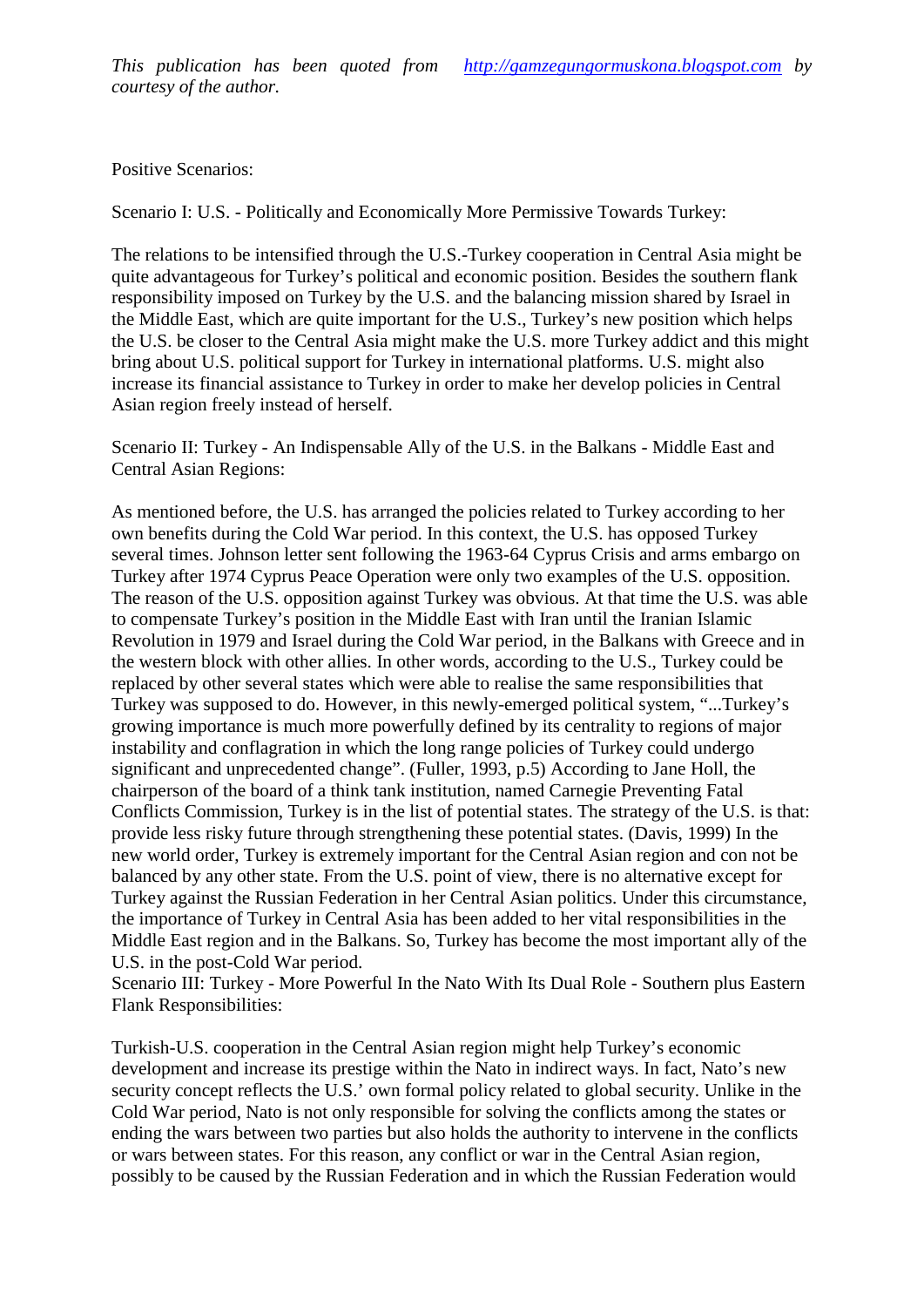take place, mightacrosswith Nato, intervention. So, in case of any war in the Central Asian region, eastern flank responsibility to be imposed on Turkey by Nato for the defence and security of the Central Asian region agaithet Russian Federation might emerge in addition to the Nato, s southern flank responsibility posedon Turkey by U.S. during the Cold War period for the defence and security of the Middle East region against the Soviet Union. Under this circumstance, Tudy, simportance within the Nato structure might automatically augment and the U.S., assuming the security needs of Nato, might lead Nato to increase the amount of financial assistance given to Turkey for the security of the region in question.

Scenario IV U.S.- More Determined About Turkey's Admission into EU:

U.S. seems quite insistent on Turkey, a EU full membership since she believes that politically and economically powerful Turkey would be an advantage for her Middle East, Balkan and Central Asian plicies. In other words, according to U.S., Turkey's strength in economy and politics might get U.S. realise her policies in the mentioned regions easily and fast. U.S. supports the idea that when Turkey is admitted to the EU full membership she would be supported economicall within the EU and the Kurdish problem would be softened in international platforms through EU membership. Depending on the reasons mentioned above it can be assumed that U.S. might provide necessary economic support for Turkey ptsatte to be made for realising necessary rearrangements almost in every structure of the state, planned after the acceptance of Turkey and idacy for EU full membership on December 10, 1999 by the members of the EU in Helsinki summit.

Scenario IV: U.S. More ProTurkish In Regard to the Cyprus Matter:

Taking the incomparable importance of Turkey for the U.S. in three regions into consideration, the U.S. might back up Turkey fully in internatiolatiorms (Manisal, and Manisal, 1999) This would mean tat Turkey might behave more independently regarding the Cyprus Issue, Kurdish and Greece policies. In other words, from now on it seems rather impossible for the U.S. to agree to antirkish attempts of the Greek lobby in the U.S. Congress and to give ful upport to Greece for the Cyprus matter as she did in 64 and 1974.

Negative Scenarios:

Both of the negative scenarios are related with U.S. sudden decision to withdraw itself from the Central Asian region depending on either Russian strong are signified in her foreign policy decision.

Scenario I: U.S. Withdrawal From Cooperation Due to Russian Resistance:

The worst future scenario that may occur related to the Luß ush cooperation in Central Asian region might be the decision to bleeta by the U.S. related to the withdrawal from Central Asia in case the emergence of a severe Russian resistance against herself. U.S. decision to isolate herself from Central Asian policies would mean that Turkey might face direct Russian threat regarding rkey, s Central Asian policies and will have to cope with difficulties to be caused by Russian Federation in the region. In addition to this, Turkey might lose hopes for the Central Asian region since she will not be able to resist Russian Federation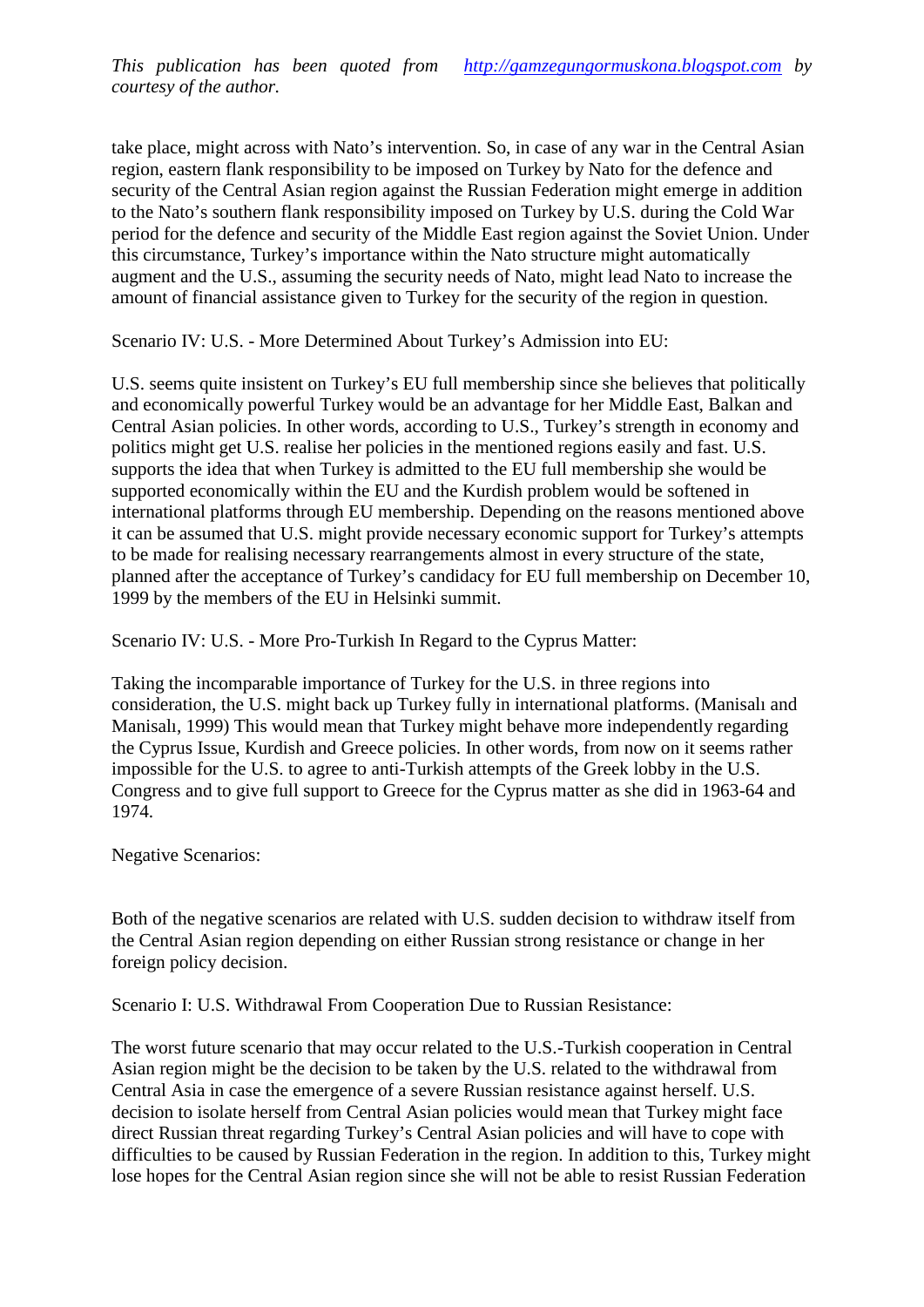by herself. This fact will affect all its political and economic plans established on Central Asian region.

Scenario II: U.S. Withdrawal From Cooperation Due to Exceeding Allocations From U.S. Budget:

Turkey will also have to suspend its Central Asian positiollowing any U.S. foreign policy change related to the entral Asian region. The possibility of the emergence of this second negative future scenario may be rather high since U.S. regards this region as not primarily important. If U.S. realises at U.S. budget has to allocate exceeding amounts to Central Asia, U.S. administration has to set up so many military installations in this region and that she has to deal with many problems there, she might give up cooperating with Turkey for this region and she might begin to concentrate on other regions which in the end she would gain more strategic advantages in an easier way. Under this circumstance, U.S. might look for the ways to develop strategic friendship with other more strategic partners in strategic regions. This would mean that Turkey would have to leave its Central Asian policy and resist Russian risk alone.

III: Future Scenario III: Future Scenarios on Turkey, a Position Regarding the Russian Federation As the Result of Cooperation Strate glodels Developed for Central Asia

Undoubtedly, Turkey would have some pros and cons before the Russian Federation in the region along with the application of the mentioned cooperation strategy models for the Central Asian region. Possibly, these may luide:

Positive Scenarios:

Scenario I: Turkey More Powerful in Oil Transportation Politics:

In line with the natural extension of U-Surkish cooperation in Central Asian region, U.S. might intensify her insistence on oil transportation route taking advantages into account. Thinking that the Russian Federation, with its internal political and economic decline and international problems, would not dare to begin an other dold War II period, would not resist BakuCeyhan transportation routen is might lead two positive developments for Turkey. Firstly, Turkey might gain financial benefits as the result of oil transportation passing through BakuCeyhan route. Secondly, Turkey, by eliminating Russian preference based on transporting oil throughthe Straits, might secure the Black Sea Straits and also prevent possible Russian presence in the Straits.

Scenario II: Russian Federationess Effective on Azeri Oil Transportation Route:

Turkey, s stable policies in Central Asia and cooperation with might also benfluential on Russian prevailing and future policies in the Caucasus region. Regarding the oil reserves in Caucasus, Russia is developing policies related to this region in order to have a word in this area. Russian Federation is aimed alising her policies either by causing conflict and giving military support or by directly involving itself in internal affairs of the regional states as in Nagorno-Karabakh and Georgianbkhaz matters. The first aim of Russia related to the Caucasusegion is to take Turkish-Azeri relations largely based on transportation of Azeri oil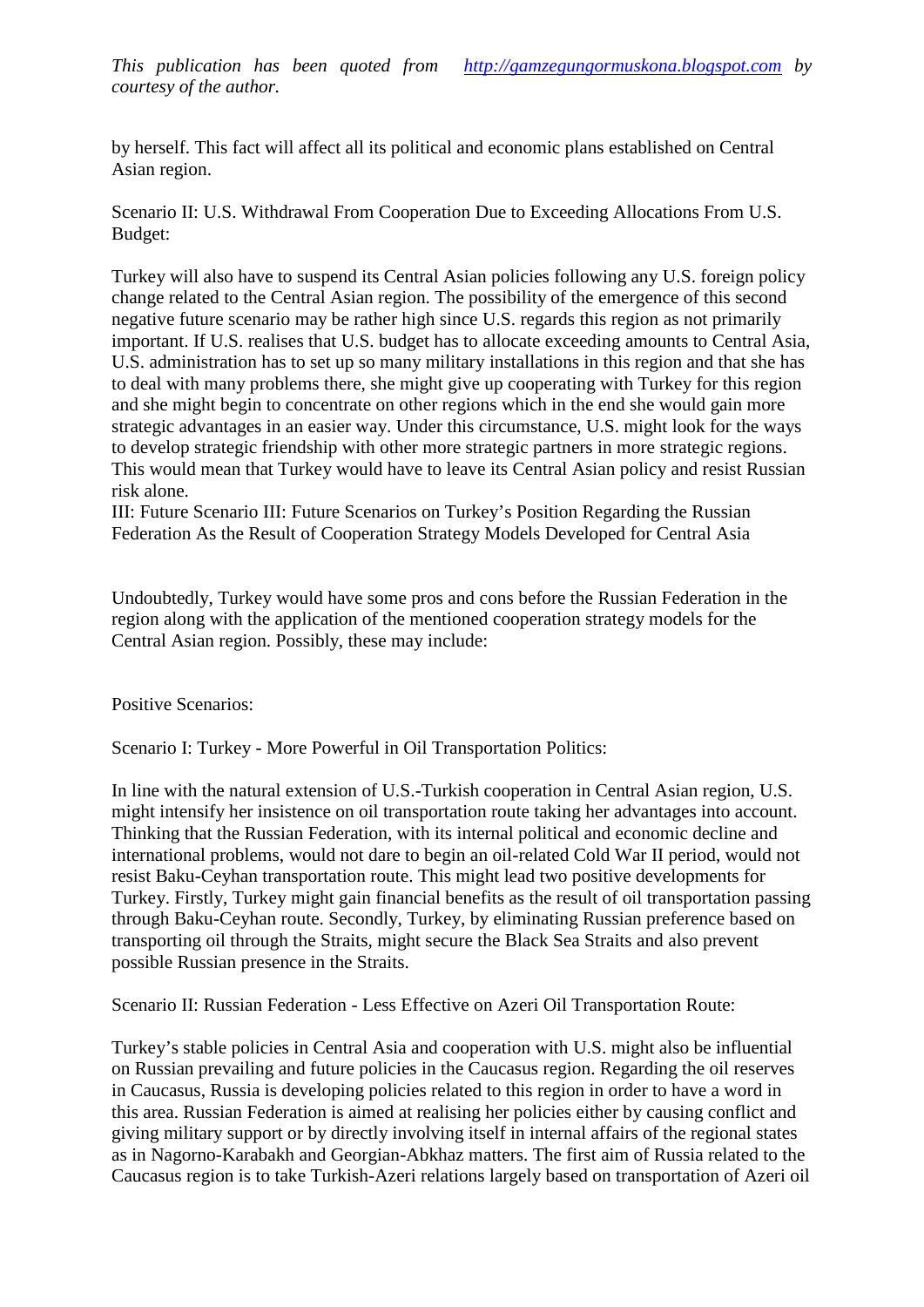through Turkey under its control and secondly to keep Turkey away from Central Asia by causing conflict in the Caucasus region since Russia is aware of the geographical Caucasus is the sole transit route for Turkey passing through the Central Asia.

Scenario III: Iran- Isolated From Russian Federation Policies In the Middle East and Central Asian Regions:

Turkey-U.S.-Iran cooperation may have an impact on Ransisan relations too. Iran accepting to cooperate with U.S. and Turkey for the Central Asian region might avoid adopting policies which would give harm to its relations with U.S. and Turkey. This would mean that she might refrain from serving Russian **ethen's** the Middle East and Central Asian regions, hosting PKK ransferringts Islamic regime into Turkey and cooperating with some Middle Eastern states about which Turkey feels restless. Along with the mentioned changes in Iran,s foreign policy Russiauld lose one of its significant partner in the Middle East and Central Asian regions. As the result of downgrading relations with Iran Russia might possibly face difficulties in having a place in the Middle East, in arms selling trade with Iran and in deeloping alliance with Iran against Turkey.

Scenario IV: Russian Federationess Effective in the Middle East Region:

A strong Turkish economic and cultural existence in Central Asia together with U.S., including Iran, might also form an obstacle againessian attempts to improve relations particularly with Syria and Iran which would endanger Turkey, a position in the Middle East region. This should be remembered that in the Cold War years Russia did not hesitate to develop profound relations in order have allies in the Middle East against the U.S. increasing interests in the mentioned region and that this detailed relationship caused the emergence of some serious problems for Turkey as the result of this close relationship between Syria, Iran and alSoviet Union.

Scenario V: Turkey More Powerful in the Balkans Against Probable Russian Savist Policies:

Stronger Turkey in the region might possibly decrease Russian desire to revive Balkan Slavic nationalism which had consisted a real threathe Ottoman Empire. It is evident that Russia is accustomed to using her Slavic Orthodox ethnicity in the Balkans against the Turks whenever Turkey is economically and politically weak. So, it is highly possible that Russia might be extremely cautious and any provocative attempts in the Balkans against Turkey as the result of U.S.Turkish cooperation in the Central Asian region.

Scenario VI: Russian FederatioMore Reluctant and Smooth Neighbour:

Russian support to the illegal group, PKK, has been and as an Russian foreign policy tactic developed to weaken Turkey in the Black Sea region and Balkans. When we take Turkey's important geographical location which can easily form an obstacle (if needed) for the Russian interests in the mentioned regiot can be argued that Russian support to the illegal groups, which has been busying Turkey, internal politics and which Turkey has been making effort to cope with for years, is a part of her policies related to the Straits, Black Sea fleet in the Blak Sea region and Slavic nations in the Balkans. However, it would not be realistic to assume that strong U. Surkish alliance in the Central Asian region would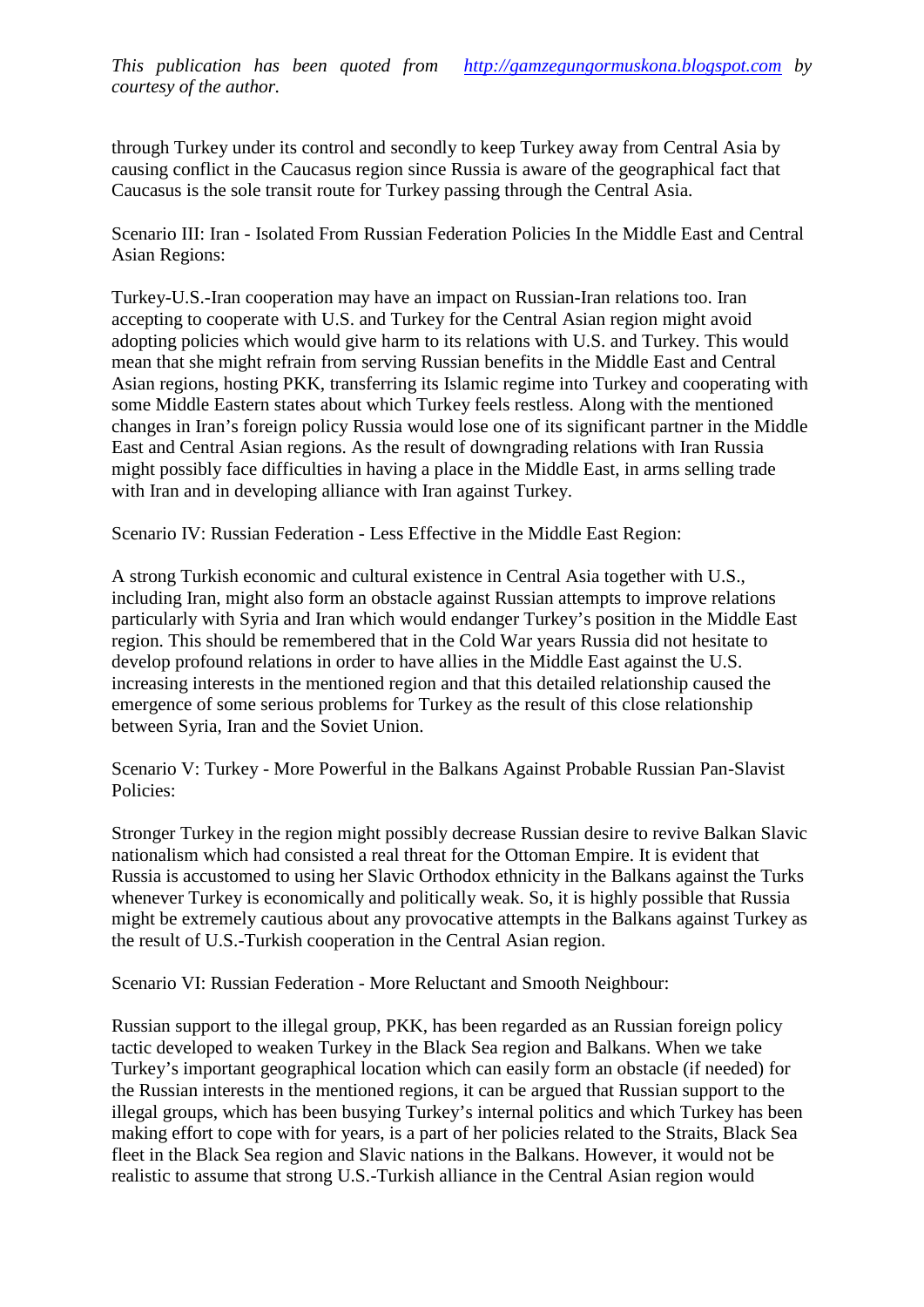This publication has been quoted fro[mhttp://gamzegungormuskona.blogspot.c](http://gamzegungormuskona.blogspot.com)om courtesy of the author.

immediately remove the mentioned Russian negative policy against Turkey but this might surely bad Russia to develop more stable and smooth policies related to Turkey.

Scenario VII: Russian FederationCapitalist:

Russian Federation might isolate itself from its responsibilities in Central Asian region believing that she would not be able to **sesi**. S. existence in the region and she might reach an agreement with U.S. This development might both help Turkey realise its policies freely related to the region and also lead Russia to adopt capitalism. Through this, Russia might get more assistance of U.S. in order to ameliorate ts economic, political and military shortcomings.

Negative Scenarios:

Scenario I: Russian Federatio Provocative in the Central Asian Region:

It is possible that Russian Federation might cause chaos in the Central exploration as she did in the Caucasus region, in order to regain its economic, political and military power in the region.

Scenario II: Central Asian Republicsess Cooperative With Turkey Due to the Probable Russian Threat:

Russian Federation might appliessure on Central Asian republics and this might spoil the relations between Central Asian states and Turkey. The Turkic origin states in the region, feeling the Russian threat upon them and dependent on Russian economic, military and political power trictly, might naturally refrain from cooperating with Turkey and its partners.

Scenario III: Turkey In Natural Gas Crisis:

Russian Federation might also try to give damage to Turkey in order to make her isolate from Central Asian policies through canting its trade with Turkey. Keeping the reality in mind that Turkey, s natural gas supply depends largely on the natural gas agreement concluded with Russian Federation, Turkey might go under economic crisis to be caused by Russia.

Scenario IV: Turkey Faced to Russian International Law Violations in Regard to the Straits:

Russian Federation might cause problems in regard to the Black Sea straits through violating international rules. This might lead to political crisis with the Russian Federation.

Scenario V: Turkey- Faced To RussiaGreek Strategic Partnership:

Greece and Russian Federation might develop strategic partnership. While the Russian Federation might develop this kind of attempt to exclude Turkey from the Central Asian region, Greece mig be in favour of this attempt to make Turkey be deprived of improving alternative economic relations which would help her be economically and politically stronger in the Balkans, Middle East, Black Sea and Central Asian regions.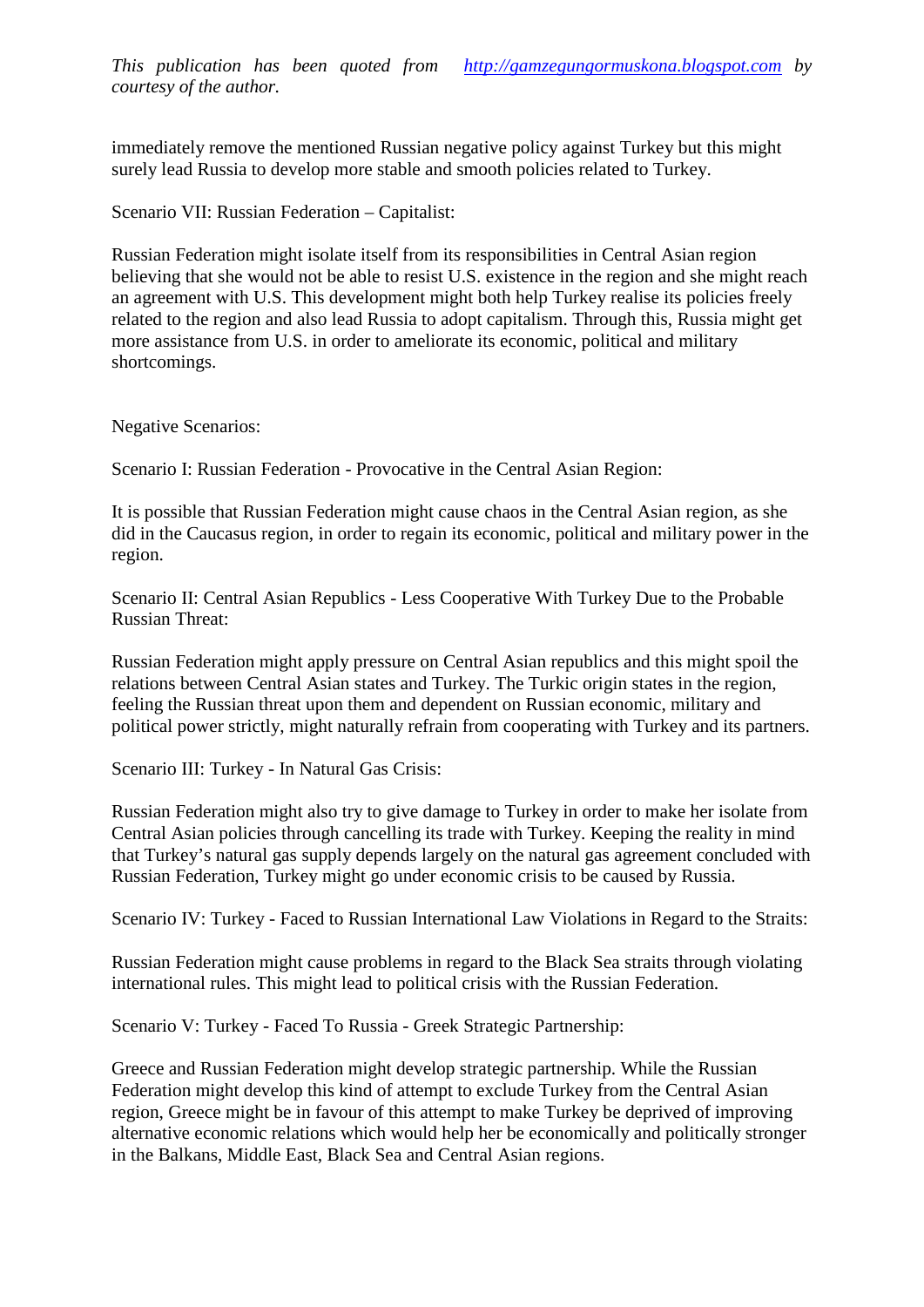Scenario VI: Turkey Troublesome Due to Probable Russian Provocation in the Balkans:

Russian Federation might provoke Slavic Orthodox nations against Turkey. Even though this would not cause a war between Turkey and the Slavic nations in the Balkans, this might busy Turkeyinsteadof concentrating its political and economic energy on Central Asian region.

Scenario VII: Turkey Less Secure in the Middle East Due to RusSaria Triple Grouping:

Russian Federation might improve relations with some states in the Middle Easts Syria to facilitate its Middle Eastern policies. The possible intimate relations between Russian Federation and Syria might endanger Turkey's position in the Middle East region.

Scenario VIII: Russia China Strategic Partnership Versus U. Surkey - Israel- Iran Strategic Partnership:

Russia, taking all negative side effects into consideration, might cooperate with another super power, such as China, against the super power U.S. in the Central Asian region. This might lead U.S. to behave moractiously and give up cooperating with Turkey in the region. Under this circumstance, Turkey might not find enough U.S. support and withdraw from the region.

Scenario IX: Russian FederatiørCommunist:

If the power rivalry in the Central Asian regionaches the limits which would threaten Russian available hegemony over the Central Asian states, Russia might turn to Communist system so as tre-establishits former authority upon these states. Although this might sound rather improbable, Russia would dao realise the mentioned radical change since she is in need of natural sources in the Central Asian region and since she wants to use its political and military superiority in the region as a kind of political moeuvreagainst other states which are insearch of power rivalry in the same region. However, a communist Russia in the region might not only deprive Turkey of its aims related to Central Asia also endanger Turkey, s national security.

We might conclude that depending on the experiences in high to thould always be economically and politically strong before Russia. However, this assumption should not be regarded as the power rivalry between Turkey and Russia but as an effort of both states to survive in the same region despite each other. Superation strategies to be developed by Turkey for the Central Asian region might partly prevent Russian negative policies against Turkey; yet, might create some other unexpected problems in terms of Turkey. The balance between these two sides would be depend on Turkey's ability to benefit from cooperation process in Central Asian region.

IV : Future Scenario IV: Future Scenarios on Turkey Regarding Greece As the Result of Cooperation Strategy Models Developed for Central Asia

As forecasted for the Middle East region, U.S. and Russian Federation, Turkey might face some positive and negative scenarios regarding Greece, too following the cooperation strategy models developed for the Central Asian region. These include follows: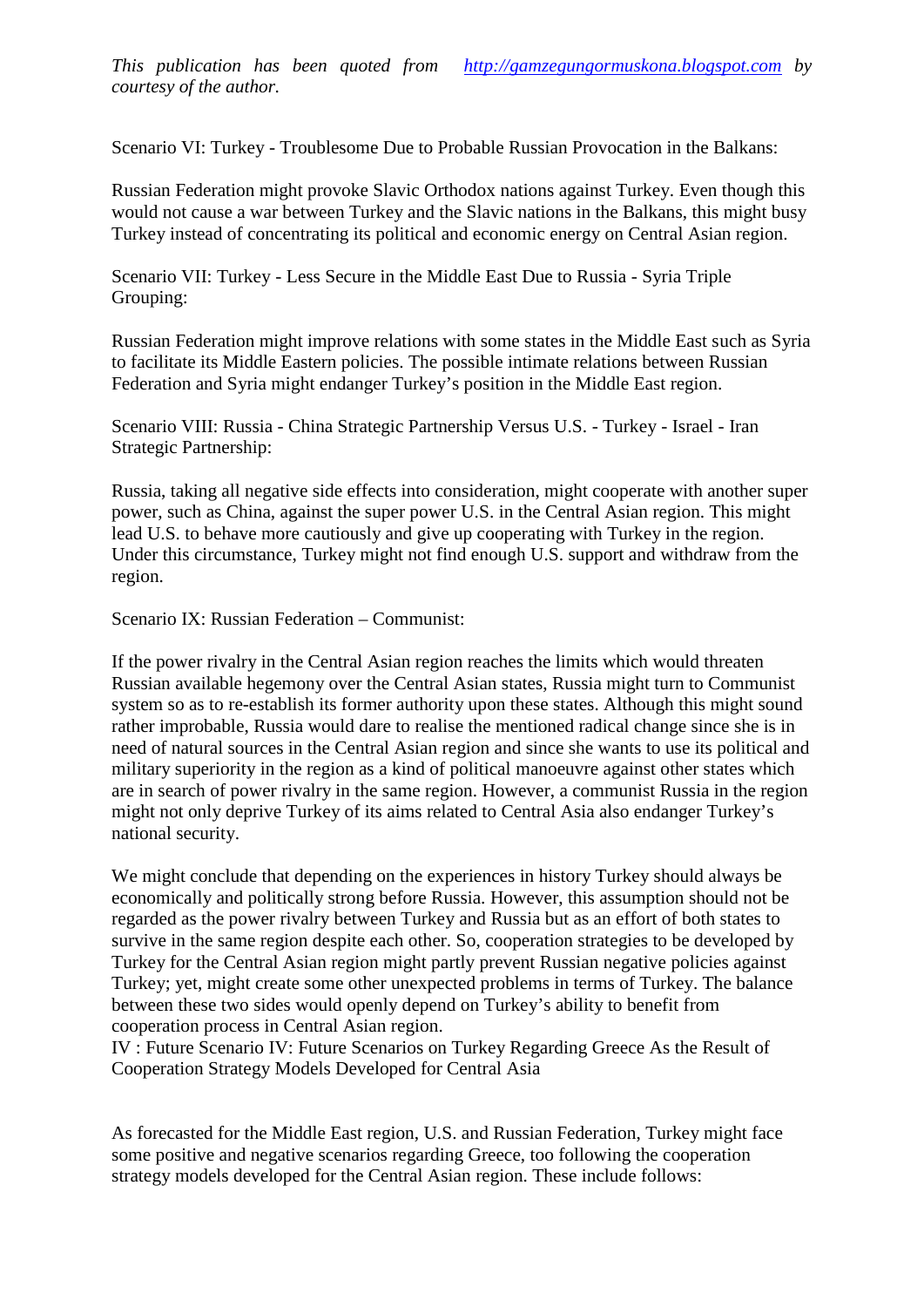Positive Scenarios:

Scenario I: GreeceLess Prestigious in International Platforms Due to Atternsive Way of Behaviour Towards Turkey:

It is real though it is interesting that Greece begins to behave more radically when Turkey is involved in a new political and econominitiative in one of the regions which may possibly present Turkey some positive outcomes. In other words, any advantage Turkey might gain in international platforms faces anti urkish propaganda of Greece interestingly. In fact, this aggressive ype of policy of Greece causes her to lose prestige in international politics. Attitude adopted by Greece in Abdullah ... calan. case exactly supports our assumption since Greece was criticised, though not openly, by some other states and organizations. The same development might occur when Turkey begins to have some economic and political advantages following the cooperation strategies to be developed for the Central Asian region. The possibleaggressiveattitude of Greece might help Turkey bring Aegealated problems and Cyprus matter into international platforms more easily and to defend these problems with other states more independently.

Scenario II: Politically and Economically Powerful Turkey in the Region Against Politically and Economically Powerful Greecethe EU:

It is obvious that Greece has the power of influencing the policies in its region and in world politics through its EU membership and through the impact of Greek lobby in the U.S. congress. Turkey might obtain the same prestige and status equities, though not in world politics, through the advantages she might gain as the result of cooperation strategies in the Central Asian region. Remembering the political power Greece maintains and uses against Turkey by the help of EU membership, it midute highly possible that through the advantages to be obtained as the result of cooperation strategies in the Central Asian region, politically and economically stronger Turkey might impede Greece to provoke EU members to take antiTurkish Cypriot and proGreek Cypriot decision within the EU structure and also to form obstacles before Turkey, s admission into the EU.

Scenario III: GreeceDeprived of U.S. Back:

It is evident that since the World War II Greece has had an important place in the U.S. and this economic and political power of Greece in the U.S. led her to gain some advantages in world politics, in its region and before Turkey. Through the mentioned superiority of Greece to Turkey, the Greeks have been more advantageous in terms of Cypters Areatean related problems and the U.S. economic assistance since 1950s. However, when the U.S. begins to gain advantages in the Central Asian region through Turk **Shoperation** developed for the same region, U.S. might adopflemetish policies abut Cyprus and Aegeanrelated problems before Greece.

Scenario IV: Turkey More Influential In Regard to Cyprus Matter Before Greece:

The possible advantages Turkey might gain in the Central Asian region might also have an impact on Turkish political and in regard to Cyprus matter and the status quo of Turkish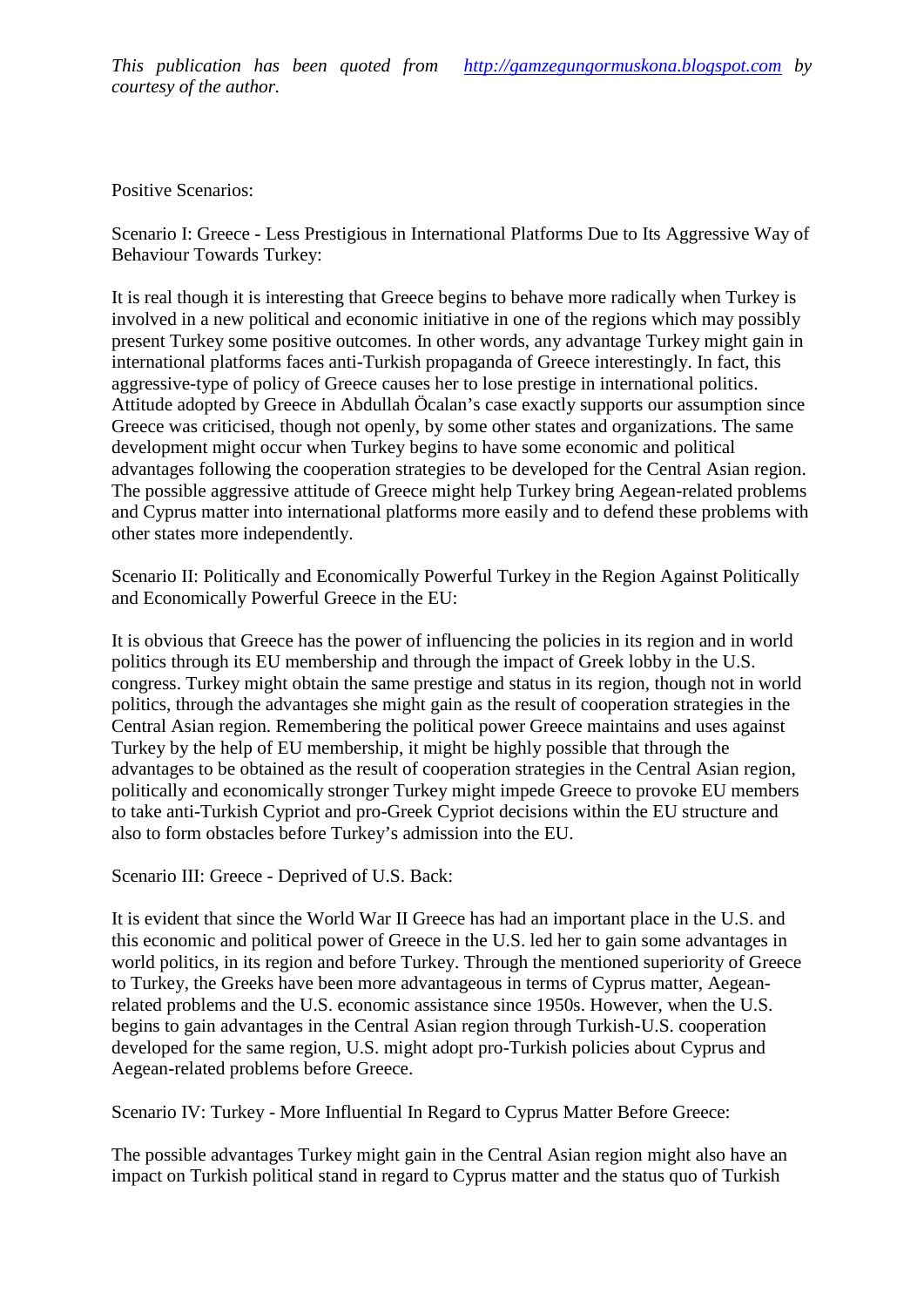Cypriots on the Cyprus island. Economically and politically stronger Turkey in the region might become more influential over Cyprus matter and enlarge the area of influence of the Turks living inCyprus.

Scenario V: Greek LobbyLess Effective in the U.S. Congress:

It can be said that Greece feels quite powerful in international politics, in its region and before Turkey depending on Greek lobby, is economic and political strength in the U.S. congress and she can activate and direct the U.S. congress to taller antish decisions as experienced following the military intervention of Turkey in Cyprus in 1974. However, as long as U.S. advantages in the Central Asian region continues through Turkish cooperation, it might be rather difficult for Greece to maintain batkish decision through using the political strength of Greek lobby in the U.S. congress. So, Turkey might have a chance to eliminate one of the most important and influential fact hich sometimes directs the U.S. foreign policy makers to take antiurkish decision.

Negative Scenarios:

It should be remembered that negative scenarios Turkey might face regarding Greece as the result of cooperation strategies in Central Asia bail based on Greek attempts to weaken Turkey and to detiorate the advantages Turkey might gain in the Central Asian region since both states, foreign policy principles are largely based om the manufactures which they develop againsteach other

Scenario I: Turkey- Faced to Greek AntTurkish Propaganda in EU:

It can be said that Greece, taking the advantages that its EU membership presents to her in various fields and particularly before Turkey, has been and will become a preventive state which puts obstaels before Turkey, a admission into EU. Parallel to the probable benefits Turkey might obtain as the result of cooperation strategies in the Central Asian region Greece might continue to develop antiurkish propaganda in the EU even after the acceptance of Turkey, scandidacyin EU full membership on December 11, 1999. This might directly cause retard in EU full membership of Turkey, planned to be materialized in 2010 by Turkish decisionmakers.

Scenario II: Greece Involved in Convincing the European Powerbout theSo-calledpan-Turkist Threat:

She might put forth the idea that Turkish administration has entered the Central Asian region to realise its parTurkic and imperialist ideals in this region and that she will keep on holding pan-Turkic aims in Cypus over Greek Cypriots and in the Aegean Sea. Depending on this assumption Greece might try to convince European states that with this hard nationalist stand Turkey will cause serious threat in the Central Asian and Middle East regions and in the Balkans.Parallel to this assumption the EU members might suspend Turkey,s full membership in the EU and Turkey, s stand in international politics might downgrade gradually.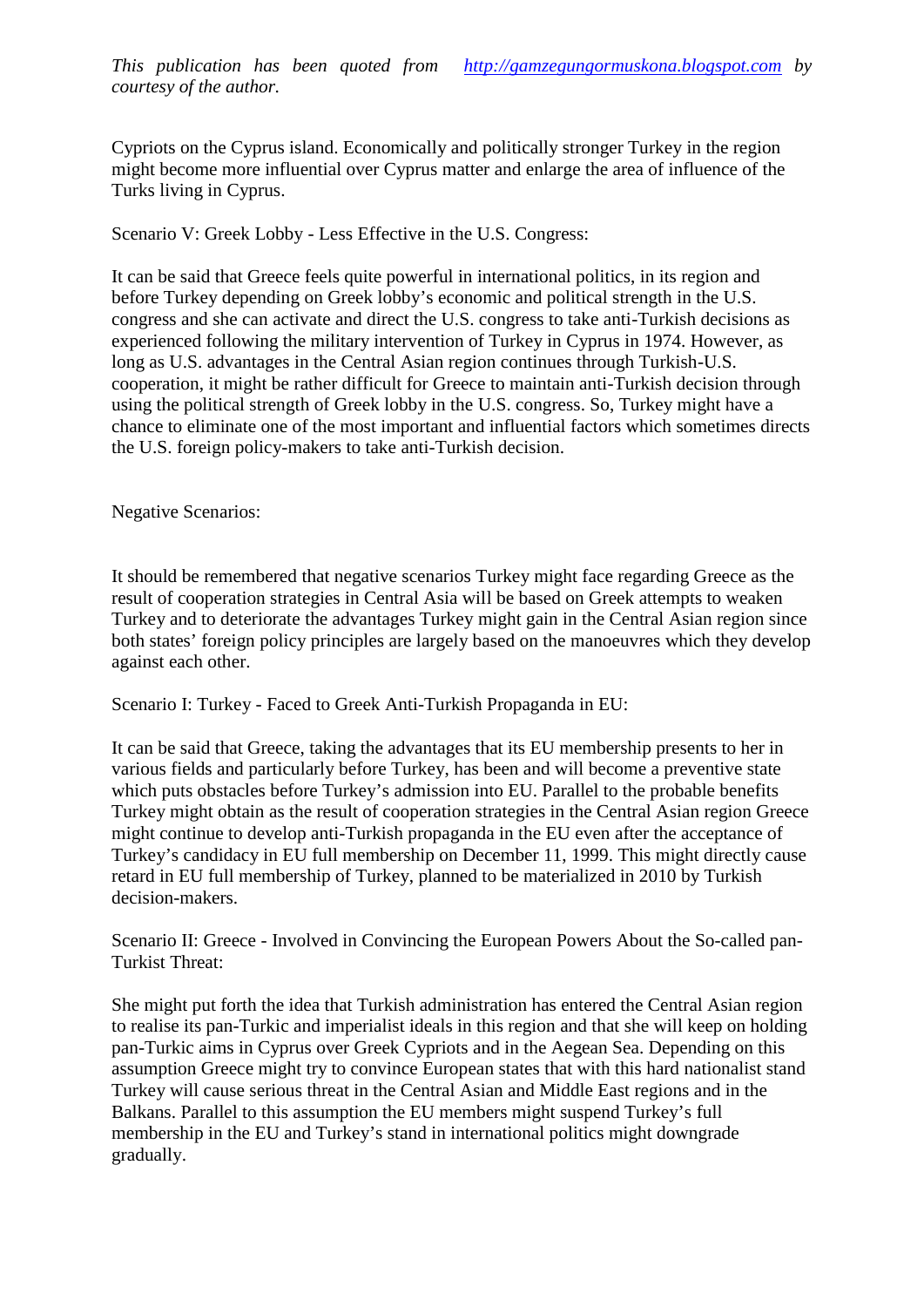Scenario III: GreeceMore Engaged in Bringing Human Rights Violations Issue into International Political Agenda:

It is a well-known fact that the EU members have founded very close connection between the political stand of the Kurds in Turkey and Turkey, admission into the EU. In a way they regard the welbeing of the Kurds in Turkey as precondition for Turkey's EU full membership. In addition to this, the EU members also closely observer anticratic developments in Turkey such as human rights violations principally associated with the status of political prisoners, extremist politic party members and Kurdish minority, and they determine several defects related with these. So, the mentioned handicaps in Turkey might facilitate probable antTurkish policies of Greece and she might persuade some European states to adopt antiurkish policies through bringing the human rights violations issue and the defects in democracy in Turkey into international political agenda. This negative development might lead Turkey to maintain its political and economic requests in international politics wh difficulty.

Scenario IV: GreeceMore Provocative in PKK and Kurdish Insurgency Matters:

Greece takes quite sensitive stand in regard to PKK matter and Kurdish insurgency and has been trying to benefit from the PKK matter and Kurdish insurgency out and it own political pragmatism. According to the official declarations given by Turkish officials, Greece supports the PKK and Kurdish insurgency in Turkeyeece uses these two problems either as a policy to weaken Turkey internally or as an an an anneaign through bringing these two issues into international political agenda. So, it can be assumed that Greece might continue to support PKK and Kardin surgency and cause political problems in terms of Turkey.

Scenario V: GreeceMore Influential Over Greek Government of South Cyprus:

It is obvious that Cyprus conflict is not a problem prevailing between Turkish and Greek communities in the island Cyprus. Since the Cyprus conflict has been posed as an international problem in the General Assembly of the UN in 1954, both Turkish and Greek states have been involved in supporting them and even uniting Turkish and Greek communities in Cyprus with They and Greece. While Greece regards Cypriot Greeks as a community a part of Greek state, Turkey stands as a guarantor state ready to defend the rights of Cypriot Turks before Cypriot Greeks and Greek state. So, it can be argued that Greece, taking Turkeys activities and close relationship with the Central Asian states and the probable advantages that Turkey might gain in this region, might search for the ways of breaking Turkey, sinfluence over the Cypriot Turks.

Scenario VI: GreeceMore Effective inAegeanRelated Problems:

Through supporting the idea that Turks entered the Central Asian region together with pan - Turkic aims not with economic or cultural ideals, she might convince the European states to back the assumption that Turkey, initial aim thing Aegean Sea is to turn this sea into Turkish sea through annexing the islands in the Aegean Sea into the Anatolian land. She might also assume that Turks are violating its own right in the Aegean. This might cause Turkey to lose its word in Aegeanelated matters in international politics.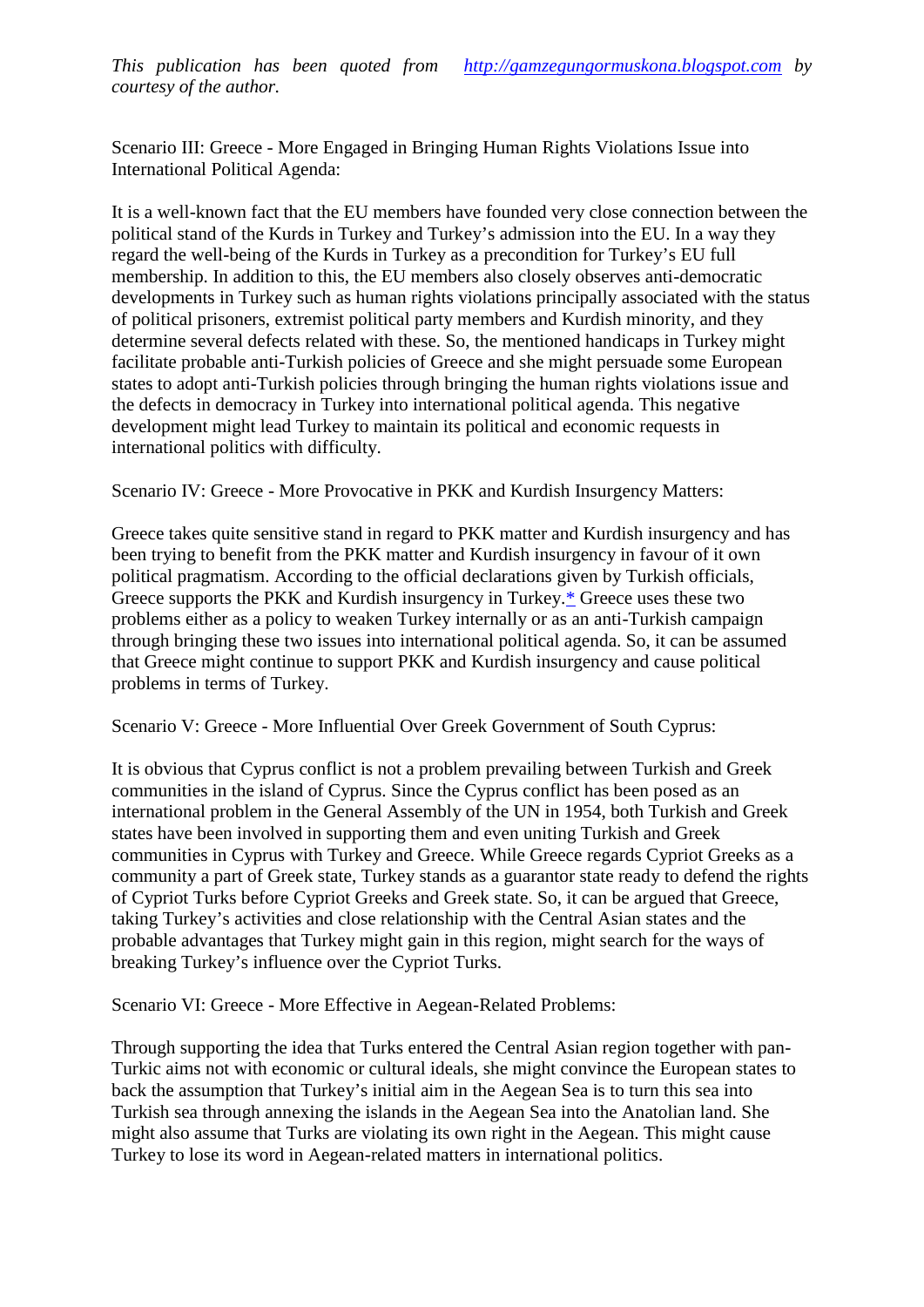Scenario VII: Greece In favour of Russian Probable Patavist Policies:

Depending on the historical developments experienced before the establishment of Greek state in 1830 and in two Balkan Wars, it can be staid Greeks and Russians might cooperate with each other and provoke Slavic nationalism in the Balkans against Turks when necessary. So, it is possible that if Turkey increases its political and economic power following its initiatives in the Central Asianegion Greece might provoke the Slavic Orthodox nations in the Balkans backing Russian stand toward this issue in order to weaken Turkey's influence which she regards as a threat against herself. Although Slavic Orthodox revival in the Balkans will not case a direct threat for Turkey it might lead discontent and busy Turkish decisio makers and this might result in lack of concentration on Central Asian policies.

Scenario VIII: Greece Backer of the Russian Federation in Regard to Its Middle East Policies:

As mentioned before Russia sees the Middle East as an important region for its foreign policy. It is also quite clear that during Eastest confrontation Russia developed some policies in this region so as to upgrade its influence among the Middle Lass against the U.S. So, it is possible that although Greece has never had any vital advantages associated with the Middle East region, she might support Russian probable negative policies in this region in order to make some Middle East states such a and Syria to take negative stand toward Turkey through provoking them.

Scenario IX: Turkey Faced to Greek Assimilation Policies Over Turkish Minority in the Western Thrace:

Greece might develop policy of oppression over the Turkish minority estern Thrace in order to draw Turkish foreign policy attention to other matters. By doing so, they might direct Turkey to focus on Central Asia less.

V: Future Scenario V: Future Scenarios on Turkey, a Position Regarding EU As the Result of Cooperation Sategy Models Developed for Central Asia

Positive Scenarios:

Scenario I: Turkey Less EU Addict:

Along with probable political and economic advantages to be gained as the result of cooperation strategies in the Central Asian region, Turkish decisioners might leave the idea that EU full membership is the only way to become one of the respectful member of world community but there are some other alternatives. By doing so, Turkey might become less permissive in regard to EU demands and behave merceind ently in its relations with EU. This might also remove the feeling of inferiority wide spread among Turks before Europeans which has been dominant since the ingof the decline of Ottoman state.

Scenario II: U.S. More ProTurkey in Regard to Truey, s EU Membership:

If the U.S. obtains economic and political prestige and advantages in the Central Asian region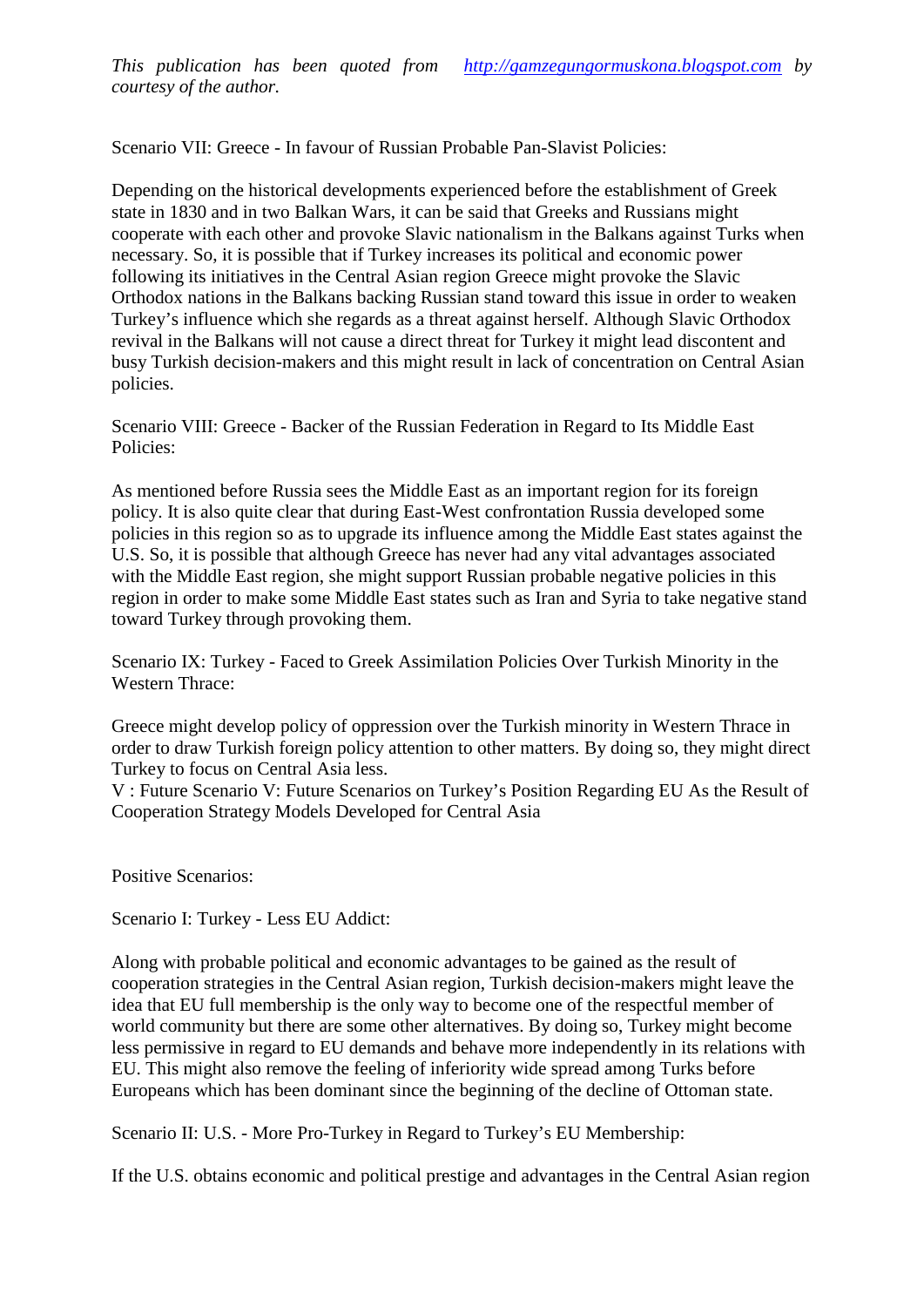following the cooperation strategies, she might give economic assistance to Turkey in order to help her make necessary political, economid societal rearrangements for EU integration and even she might initiate some attempts in order to facilitate Turkey, s full membership process in international platforms. Furthermore, when we take the importance of reciprocal benefit principle in intentional relations for any state into consideration, we might argue that U.S. will back Turkey in any foreign policy issue which represents vital importance for Turkish decisiemakers as long as she continues to obtain political and economic benefits through U.S.- Turkey partnership in the Central Asian region.

Scenario III: Turkey More Acceptable Economically by the EU:

It is quite obvious that deficiencies in Turkish economy; such as high inflation rate, high level of unemployment, remarkable budget ficit, high dependency on foreign markets; consist secondarily important reasons following the primarily important reasons; such as Turkey, s Kurdish policy, human rights violations, and incoratic political developments; which cause delay in its admissin into EU. The probable positive impact of cooperation strategies in the Central Asian region on Turkish economy; such as probable decrease in inflation rate, unemployment, budget deficit, dependency on foreign markets; might convince the EU members that urkey would not bring so much economic difficulty into EU in case its full membership. The mentioned probable positive development might lead EU to admit Turkey into full membership in a shorter time than Turkey expects.

### Negative Scenarios:

Scenario I: False Image of Turkey By the EU Members:

The EU might interpret economic attempts of Turkey in the Central Asian region as the attempts designed to set up Turkistamic Union based on political pragmatism. EU might suppose that Turkey has nationalist a amentalist aims related with the Central Asian region taking the fact into consideration that Turkey has intensified its relations with the Muslim Arab states after 1980s, which have been frozen since the binning Cold War period, and she has fraited relations with the Central Asian republics following the disintegration of the Soviet Union, concentrating on ethnicity, mutual historical past, mutual cultural features, mutual language and mutual religion. The mentioned supposition of the EU membes might lead them to delay Turkey, sfull membership for long years.

### Scenario II: Probable Greeketo:

Greece might assume that she would be surrendered by a heavily Muslim populated belt as the result of the cooperation strategies developed by Tuckety of Central Asian region, and that this attempt would cause a direct threat for its security. So, she might conduct anti Turkish propaganda in the EU in regard to Turkey, admission into EU. Under this circumstance, Turkey might have to wait for its assimon into EU for long years.

### Scenario III: EU Against U.S.:

When we take the fact into consideration that EU was established in order to maximise political and economic benefits of the states in the Europe continent compared to the benefits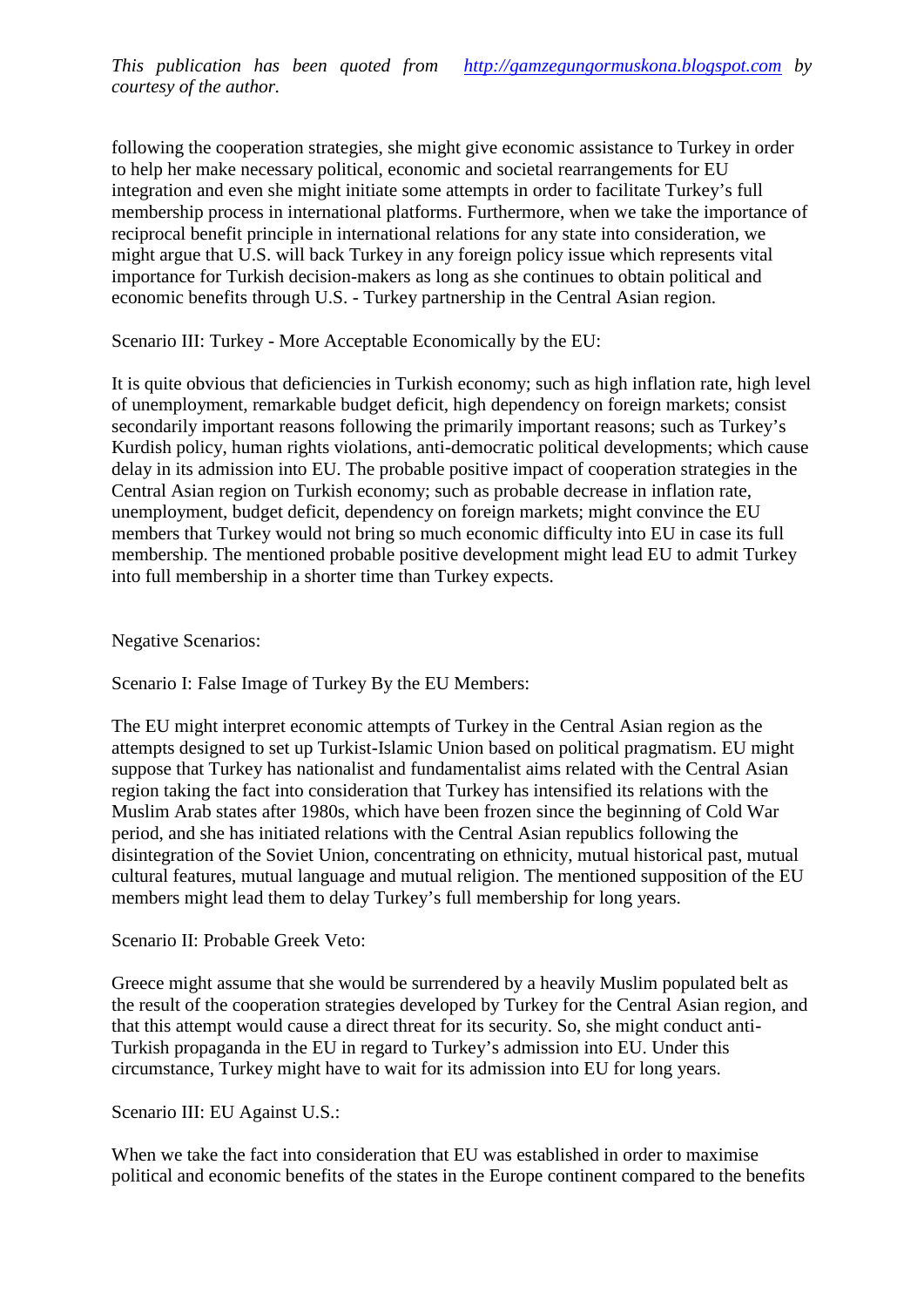of the states in other continents, principally the benefits of the American continent. EU might suppose that Turkey's admission into the Union would not serve to the interests of the European continent but would serve to the political and economic interests osthe the Middle East and Central Asian regions since Turkey has always been ready to do anything for the well-being of the U.S. This assumption might lead the EU members to suspend Turkey, s admission into EU.

## **CONCLUSION**

Turkey has initiated mulliateral relations with the Central Asian states following claration of independence. Foreign policy aims of Turkey related to these states are to gain economic and political power in its region through improving multimensionalrelations with these states, help them in solving their economic, social and political problems, facilitate these states, economic, political and social development, present its liberal economic structure and democratic system as a model to these republics. In the first years **onshipted** Turkey, s attempts were accepted with enthusiasm and pleasure by these republics. Several official visits were paid, blateral and multlateral economic, social and cultural agreements were signed, embassies were opened, seminars and conferences w requised, agencies, institutions, associations were set up.

However, Turkey was not able to realise its foreign policy goals in the Central Asian region. Foreign policy goals adopted in regard to this region by Turkish decisioners became materialsed only partially due to the external e.g. increase in power rivalry in the region, change in Russian policy over the Central Asian states in 1994, decrease in the interest of the Central Asian states toward Turkey, and internal reasons e.g. lack of strategy, Turkey's economic deficiencies, lack of historical information about these states, Turkey's internal political problems, panurkist political discourses toward these states and broken promises.

Depending on the reasons above, in this s we have developed four  $\epsilon$ cooperation strategy models• for the Central Asian region to help Turkish decisinations maximize Turkey, s political and economic advantages in this region and also we have forecasted what kind of political, social and economiadvantages or disadvantages Turkey would face in the Middle East region, before the U.S., Russian Federation, Greece than the EU in 2020 or 2030 through €future scenario planning• method in order to inform Turkish decraisers about Turkey, s pobable stand in the future following the application of the mentioned strategy models.

We obviously reached this conclusion, parallel to the application of the strategy models developed in this study, despite each negative development probably emergetimes Turkey, s military, economic and political stand before Iran and Syria in the Middle East region; political stand before the Russian Federation in the former Soviet geopolitical area; military, economic and political stand before Greece in the Balk political stand before the U.S.; economic and political stand before the EU will be much more promising in the year 2020 or 2030. We also reached the conclusion that the strategy models developed only for the Central Asian region will have an impact  $\delta$ urkey, military, economic and political stand on not only Turkey, s position in the Central Asian region but on the Middle East region, before U.S., Russian Federation, Greece and EU.

We also determined the fact that strategy development and future is quanning are two